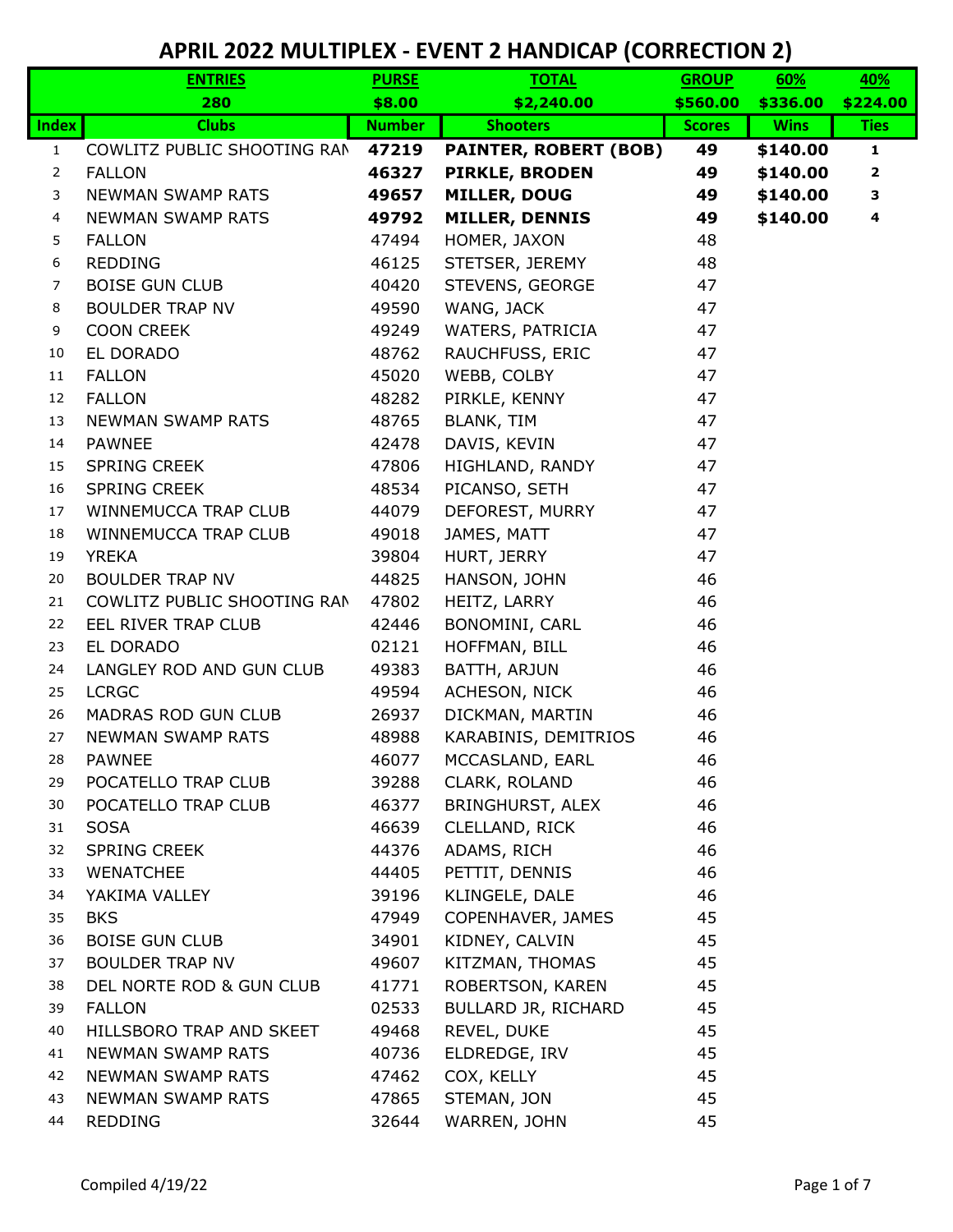| 45             | <b>WENATCHEE</b>           | 29397 | DAVIES JR, DAN           | 45 |         |                         |
|----------------|----------------------------|-------|--------------------------|----|---------|-------------------------|
| 46             | WINNEMUCCA TRAP CLUB       | 40331 | MCMILLEN, GREG           | 45 |         |                         |
| 47             | WINNEMUCCA TRAP CLUB       | 49777 | FARSVEET, CHAD           | 45 |         |                         |
| 48             | YAKIMA VALLEY              | 42413 | PETERSON, MARK           | 45 |         |                         |
| 49             | <b>YREKA</b>               | 35577 | DUCKART, DOUG            | 45 |         |                         |
| 50             | <b>ROSEBURG</b>            | 41568 | HILLMICK, RICK           | 44 |         |                         |
| 51             | <b>ROSEBURG</b>            | 48658 | LONG, SAMUEL             | 44 |         |                         |
| 52             | <b>BKS</b>                 | 38475 | SPROUL, FRED             | 44 |         |                         |
| 53             | <b>BOISE GUN CLUB</b>      | 23847 | KEPPINGER, JOHNNY        | 44 |         |                         |
| 54             | <b>BOISE GUN CLUB</b>      | 47535 | GAUTSCHI, HOWARD         | 44 |         |                         |
| 55             | <b>BOISE GUN CLUB</b>      | 01714 | HARRIS, KENT             | 44 |         |                         |
| 56             | <b>BOULDER TRAP NV</b>     | 45765 | RIDINGER, BRIAN          | 44 |         |                         |
| 57             | COSSC                      | 49581 | HENRY, DWAYNE            | 44 |         |                         |
| 58             | DEL NORTE ROD & GUN CLUB   | 41616 | ROBERTSON, MAC           | 44 |         |                         |
| 59             | EL DORADO                  | 13197 | CARSTEN, LARRY           | 44 |         |                         |
| 60             | EL DORADO                  | 35959 | HOFFMAN, MATTHEW         | 44 |         |                         |
| 61             | <b>FALLON</b>              | 44574 | HOMER, JASON             | 44 |         |                         |
| 62             | <b>FALLON</b>              | 49747 | BARNES, TRENT            | 44 |         |                         |
| 63             | <b>LCRGC</b>               | 46011 | PETERS, KENNETH          | 44 |         |                         |
| 64             | MADRAS ROD GUN CLUB        | 37293 | BARNETT, KAREN           | 44 |         |                         |
| 65             | MEDFORD                    | 11918 | SAUER, WILLIAM           | 44 |         |                         |
| 66             | <b>MEDFORD</b>             | 01630 | MANN, MIKE               | 44 |         |                         |
| 67             | NEWMAN SWAMP RATS          | 33119 | PUCKETT, ESTHER          | 44 |         |                         |
| 68             | NEWMAN SWAMP RATS          | 48584 | YOUNG, FRANK             | 44 |         |                         |
| 69             | NEWMAN SWAMP RATS          | 48663 | WADDELL, KEVIN           | 44 |         |                         |
| 70             | <b>NEWMAN SWAMP RATS</b>   | 48970 | WORTHY, JOHN             | 44 |         |                         |
| $\mathbf{1}$   | <b>NEWMAN SWAMP RATS</b>   | 49076 | <b>OCENASEK, CURTIS</b>  | 44 |         |                         |
| $\overline{2}$ | NEWMAN SWAMP RATS          | 49612 | LERNO, DYLAN             | 44 |         |                         |
| 3              | <b>PAWNEE</b>              | 44819 | VAUGHN, TREVOR           | 44 |         |                         |
| $\overline{4}$ | <b>SPRING CREEK</b>        | 48560 | PANIAGUA, ERIC           | 44 |         |                         |
| 5              | <b>WENATCHEE</b>           | 47818 | <b>BRATRUDE, BRUCE</b>   | 44 |         |                         |
| 6              | YAKIMA VALLEY              | 34872 | BLANKENSHIP, DJ (DENNIS) | 44 |         |                         |
| 7              | <b>ROSEBURG</b>            | 43335 | <b>OHONICH, JACOB</b>    | 43 | \$18.67 | 1                       |
| 8              | <b>BOISE GUN CLUB</b>      | 32669 | <b>BROWN, CLAY</b>       | 43 | \$18.67 | $\overline{\mathbf{2}}$ |
| 9              | <b>BOISE GUN CLUB</b>      | 36550 | <b>HICKS, JASON</b>      | 43 | \$18.67 | 3                       |
| 10             | <b>COON CREEK</b>          | 44181 | <b>COVERT, DANA</b>      | 43 | \$18.67 | 4                       |
| 11             | DEL NORTE ROD & GUN CLUB   | 34710 | <b>HOOKER, HERB</b>      | 43 | \$18.67 | 5                       |
| 12             | HILLSBORO TRAP AND SKEET   | 45316 | <b>HERB, TREVOR</b>      | 43 | \$18.67 | 6                       |
| 13             | <b>JUNEAU GUN CLUB</b>     | 48031 | <b>MCCAIN, JEFF</b>      | 43 | \$18.67 | $\overline{\mathbf{z}}$ |
| 14             | LANGLEY ROD AND GUN CLUB   | 49102 | <b>SANDHU, VIKRAM</b>    | 43 | \$18.67 | 8                       |
| 15             | LANGLEY ROD AND GUN CLUB   | 49384 | <b>BATTH, PREET</b>      | 43 | \$18.67 | 9                       |
| 16             | LANGLEY ROD AND GUN CLUB   | 02044 | <b>BROTEN, GERALD</b>    | 43 | \$18.67 | 10                      |
| 17             | <b>MADRAS ROD GUN CLUB</b> | 10792 | <b>MCGUIRE, RICHARD</b>  | 43 | \$18.67 | 11                      |
| 18             | MADRAS ROD GUN CLUB        | 14296 | <b>SPROUL, RODNEY</b>    | 43 | \$18.67 | 12                      |
| 19             | MADRAS ROD GUN CLUB        | 48293 | <b>RASK, DEAN</b>        | 43 | \$18.67 | 13                      |
| 20             | <b>NEWMAN SWAMP RATS</b>   | 49135 | <b>ALQUIST, BRIAN</b>    | 43 | \$18.67 | 14                      |
| 21             | <b>NEWMAN SWAMP RATS</b>   | 49636 | <b>JAMES, JAKE</b>       | 43 | \$18.67 | 15                      |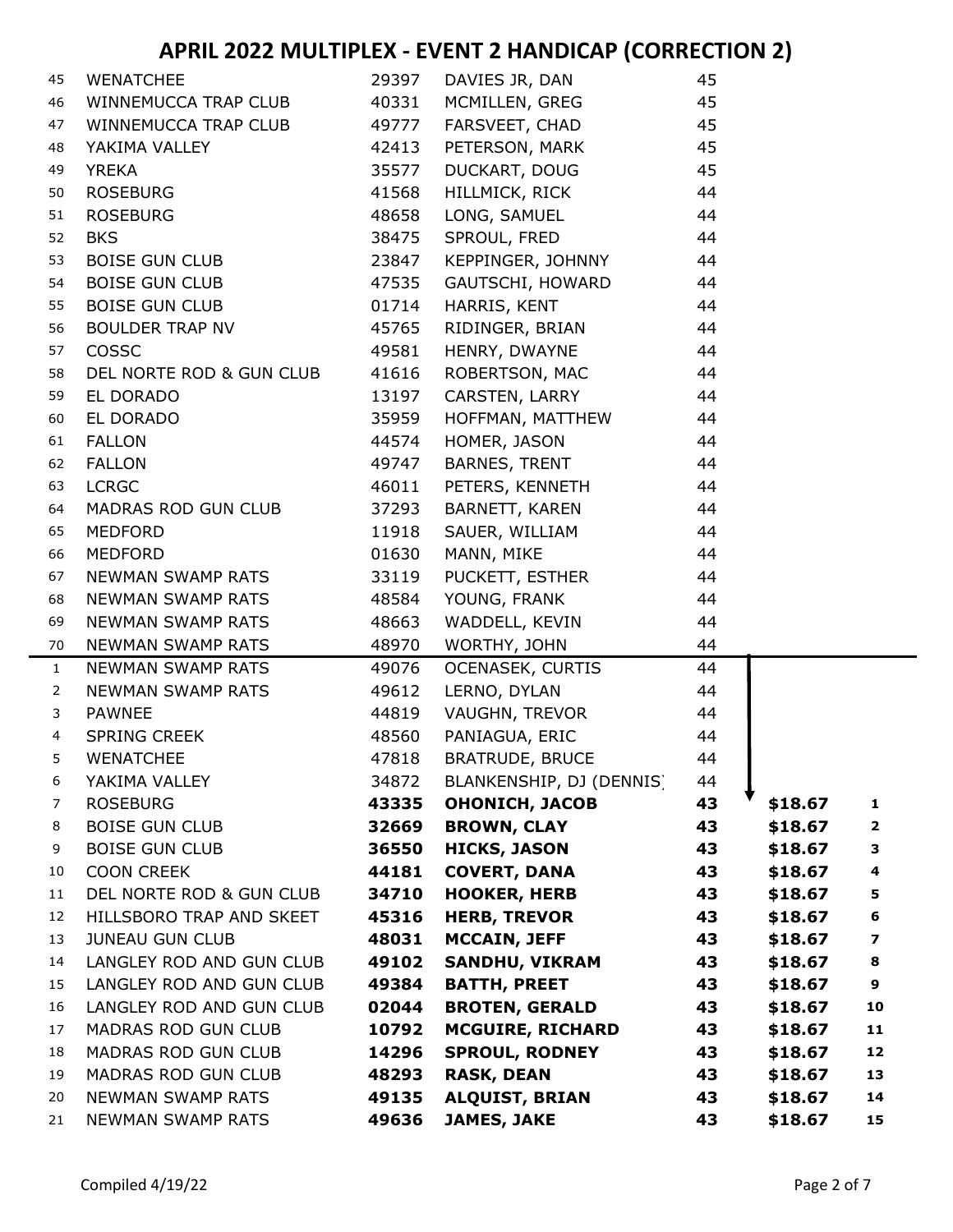| 22 | <b>NEWMAN SWAMP RATS</b>    | 49791 | <b>SILVA, RON</b>          | 43 | \$18.67 | 16                      |
|----|-----------------------------|-------|----------------------------|----|---------|-------------------------|
| 23 | <b>PAWNEE</b>               | 44963 | <b>FINDLEY, TERRY</b>      | 43 | \$18.67 | 17                      |
| 24 | POCATELLO TRAP CLUB         | 47912 | <b>TOMLIN, BOB</b>         | 43 | \$18.67 | 18                      |
| 25 | <b>PORTLAND</b>             | 46700 | <b>RAYSON, ROBERT</b>      | 43 | \$18.67 | 19                      |
| 26 | <b>REDDING</b>              | 26675 | <b>WEATHERBEE, RUSS</b>    | 43 | \$18.67 | 20                      |
| 27 | <b>REDDING</b>              | 43529 | <b>HUNT SR, ALLAN</b>      | 43 | \$18.67 | 21                      |
| 28 | <b>SOSA</b>                 | 23966 | <b>DUNCAN, BLAIR</b>       | 43 | \$18.67 | 22                      |
| 29 | <b>SOSA</b>                 | 28363 | <b>DARKE, CLIFF</b>        | 43 | \$18.67 | 23                      |
| 30 | <b>WENATCHEE</b>            | 36948 | LIPPERT, BEN               | 43 | \$18.67 | 24                      |
| 31 | <b>WENATCHEE</b>            | 49389 | <b>BRAY, KEEGAN</b>        | 43 | \$18.67 | 25                      |
| 32 | WINNEMUCCA TRAP CLUB        | 41404 | <b>DELONG, TODD</b>        | 43 | \$18.67 | 26                      |
| 33 | WINNEMUCCA TRAP CLUB        | 41407 | <b>MARILUCH, TAMARA</b>    | 43 | \$18.67 | 27                      |
| 34 | WINNEMUCCA TRAP CLUB        | 46904 | <b>MARLEY, CORY</b>        | 43 | \$18.67 | 28                      |
| 35 | YAKIMA VALLEY               | 42065 | <b>MITCHELL, JEFF</b>      | 43 | \$18.67 | 29                      |
| 36 | YAKIMA VALLEY               | 47055 | <b>AUCKLAND, JOHN</b>      | 43 | \$18.67 | 30                      |
| 37 | <b>ROSEBURG</b>             | 43954 | GARZA, GARAK               | 42 |         |                         |
| 38 | <b>BKS</b>                  | 31885 | WEBB, JOHN                 | 42 |         |                         |
| 39 | <b>BOISE GUN CLUB</b>       | 42876 | HOLLAND, BOB               | 42 |         |                         |
| 40 | <b>BOULDER TRAP NV</b>      | 49599 | AGESYAN, ARAM              | 42 |         |                         |
| 41 | DEL NORTE ROD & GUN CLUB    | 38416 | HOFFMAN, GRANT (BUD)       | 42 |         |                         |
| 42 | DEL NORTE ROD & GUN CLUB    | 45910 | OLSEN, TOM                 | 42 |         |                         |
| 43 | EL DORADO                   | 42418 | PHILLIPS, DAVID            | 42 |         |                         |
| 44 | <b>FALLON</b>               | 45786 | WEBB, LESTER               | 42 |         |                         |
| 45 | JUNEAU GUN CLUB             | 45135 | WINTERS, VICTOR            | 42 |         |                         |
| 46 | <b>KENMORE</b>              | 48524 | WASSERMAN, RICH            | 42 |         |                         |
| 47 | <b>LCRGC</b>                | 42044 | FREEMAN, RICK              | 42 |         |                         |
| 48 | <b>LCRGC</b>                | 42431 | WINCHELL, CHARLES          | 42 |         |                         |
| 49 | MADRAS ROD GUN CLUB         | 31959 | BOLTON, WILLIAM            | 42 |         |                         |
| 50 | MASON VALLEY GUN CLUB       | 43095 | GILBREATH, PHIL            | 42 |         |                         |
| 51 | MASON VALLEY GUN CLUB       | 47074 | STOFFER, JEFFREY           | 42 |         |                         |
| 52 | POCATELLO TRAP CLUB         | 42823 | CAHOON, JIM                | 42 |         |                         |
| 53 | POULSBO SPORTSMAN CLUB      | 38931 | DAVIS, ROBERT              | 42 |         |                         |
| 54 | <b>SPRING CREEK</b>         | 47015 | GANGUET, TIM               | 42 |         |                         |
| 55 | <b>WENATCHEE</b>            | 25619 | MORO, GERALD               | 42 |         |                         |
| 56 | WENATCHEE                   | 47725 | RICH, CHARLES              | 42 |         |                         |
| 57 | <b>WENATCHEE</b>            | 48649 | NIEMAN, JASON              | 42 |         |                         |
| 58 | WINNEMUCCA TRAP CLUB        | 49778 | LAWSON, RICH               | 42 |         |                         |
| 59 | YAKIMA VALLEY               | 37007 | TURNBULL, JAMES            | 42 |         |                         |
| 60 | YAKIMA VALLEY               | 45864 | WILLIAMS, STEVE            | 42 |         |                         |
| 61 | <b>BOULDER TRAP NV</b>      | 45977 | <b>FEIG, MARTIN</b>        | 41 | \$25.45 | 1                       |
| 62 | <b>COON CREEK</b>           | 48171 | DAVIS, MICHAEL             | 41 | \$25.45 | $\overline{\mathbf{2}}$ |
| 63 | COWLITZ PUBLIC SHOOTING RAN | 45530 | <b>CRUMRINE, LORAN</b>     | 41 | \$25.45 | 3                       |
| 64 | <b>CULDESAC</b>             | 46538 | <b>HEIMGARTNER, MARVIN</b> | 41 | \$25.45 | $\overline{\mathbf{4}}$ |
| 65 | EL DORADO                   | 40450 | <b>FIRANZI, DON</b>        | 41 | \$25.45 | 5                       |
| 66 | <b>JUNEAU GUN CLUB</b>      | 45134 | THOMPSON, MER'CHANT        | 41 | \$25.45 | 6                       |
| 67 | <b>JUNEAU GUN CLUB</b>      | 48405 | <b>ROSE, WILLIAM</b>       | 41 | \$25.45 | $\overline{\mathbf{z}}$ |
| 68 | KENMORE                     | 45446 | <b>MILLER, ROBERT</b>      | 41 | \$25.45 | 8                       |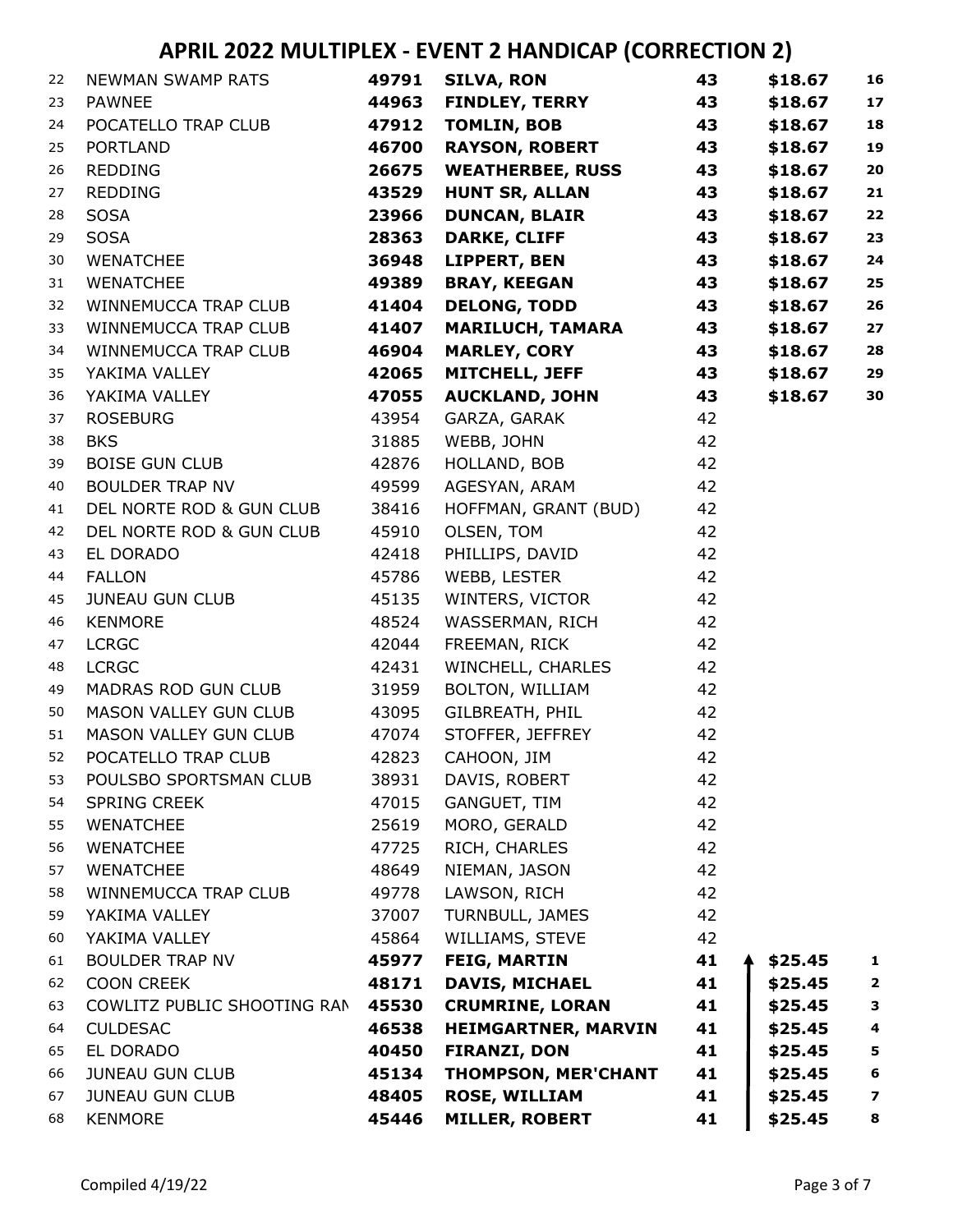| 69             | <b>LCRGC</b>                 | 43709 | <b>MATSLER, CRAIG</b>        | 41 | \$25.45 | 9  |
|----------------|------------------------------|-------|------------------------------|----|---------|----|
| 70             | <b>LCRGC</b>                 | 46083 | <b>FORD, MICHAEL</b>         | 41 | \$25.45 | 10 |
| $\mathbf{1}$   | MASON VALLEY GUN CLUB        | 41904 | MILLER, LLOYD (PETE)         | 41 | \$25.45 | 11 |
| $\overline{2}$ | <b>MASON VALLEY GUN CLUB</b> | 43767 | <b>EVASOVIC, JOHN</b>        | 41 | \$25.45 | 12 |
| 3              | <b>NEWMAN SWAMP RATS</b>     | 48083 | <b>FORSYTHE, DARRELL</b>     | 41 | \$25.45 | 13 |
| 4              | NEWMAN SWAMP RATS            | 48428 | <b>MARGARITE, ROBERT</b>     | 41 | \$25.45 | 14 |
| 5              | <b>PAWNEE</b>                | 44766 | <b>DIBLE, PAUL</b>           | 41 | \$25.45 | 15 |
| 6              | <b>REDDING</b>               | 44197 | <b>HUNTJR, ALLAN</b>         | 41 | \$25.45 | 16 |
| 7              | <b>SPRING CREEK</b>          | 49430 | <b>BELSHER, MARTIN</b>       | 41 | \$25.45 | 17 |
| 8              | WINNEMUCCA TRAP CLUB         | 43571 | <b>GABIOLA, TERRY</b>        | 41 | \$25.45 | 18 |
| 9              | WINNEMUCCA TRAP CLUB         | 43645 | <b>KIEBER, JOHN</b>          | 41 | \$25.45 | 19 |
| 10             | YOLO SPORTSMANS ASSOCIATIO   | 42863 | <b>KENNEDY, DAVID (MIKE)</b> | 41 | \$25.45 | 20 |
| 11             | YOLO SPORTSMANS ASSOCIATIO   | 43885 | <b>SARKO, THOMAS</b>         | 41 | \$25.45 | 21 |
| 12             | YOLO SPORTSMANS ASSOCIATIO   | 46762 | <b>KENNEDY, JANE</b>         | 41 | \$25.45 | 22 |
| 13             | <b>BOISE GUN CLUB</b>        | 31409 | TERRY, CHARLES               | 40 |         |    |
| 14             | <b>BOULDER TRAP NV</b>       | 46740 | VINCENT, BRENT               | 40 |         |    |
| 15             | COWLITZ PUBLIC SHOOTING RAN  | 45291 | MOORE, PAUL                  | 40 |         |    |
| 16             | <b>CULDESAC</b>              | 41065 | STOREY, SPUD                 | 40 |         |    |
| 17             | <b>CULDESAC</b>              | 46689 | ADAMS, JIM                   | 40 |         |    |
| 18             | DEL NORTE ROD & GUN CLUB     | 48193 | GREENE, LEE                  | 40 |         |    |
| 19             | EL DORADO                    | 40618 | WERLING, ROBERT              | 40 |         |    |
| 20             | <b>FALLON</b>                | 40445 | FRANK, BRETT                 | 40 |         |    |
| 21             | <b>FALLON</b>                | 41033 | PROCKISH, DAN                | 40 |         |    |
| 22             | HILLSBORO TRAP AND SKEET     | 25191 | ISETT, MARCUS                | 40 |         |    |
| 23             | HILLSBORO TRAP AND SKEET     | 48008 | SCHROEDER, MARK              | 40 |         |    |
| 24             | <b>KENMORE</b>               | 27383 | RANKHORN, SUSA               | 40 |         |    |
| 25             | <b>KENMORE</b>               | 43898 | ELLIOTT, DAVID               | 40 |         |    |
| 26             | <b>KENMORE</b>               | 46967 | OLESEN, TOM                  | 40 |         |    |
| 27             | <b>LCRGC</b>                 | 43651 | WINCHELL, ROBERT             | 40 |         |    |
| 28             | <b>LCRGC</b>                 | 45543 | SCULLY, ANDY                 | 40 |         |    |
| 29             | NANAIMO FISH AND GAME        | 14803 | HANCOCK, DONALD              | 40 |         |    |
| 30             | <b>PAWNEE</b>                | 42953 | FISCUS, GARY                 | 40 |         |    |
| 31             | <b>PAWNEE</b>                | 44916 | KINDVALL, DARYL              | 40 |         |    |
| 32             | POCATELLO TRAP CLUB          | 36882 | GREEN, RON                   | 40 |         |    |
| 33             | POCATELLO TRAP CLUB          | 45096 | MORDAN, ROBERT               | 40 |         |    |
| 34             | POULSBO SPORTSMAN CLUB       | 48431 | MCMURRAY, MICHAEL            | 40 |         |    |
| 35             | <b>REDDING</b>               | 42545 | HUNT, BOB                    | 40 |         |    |
| 36             | WINNEMUCCA TRAP CLUB         | 42502 | <b>BLACK, JUDY</b>           | 40 |         |    |
| 37             | YAKIMA VALLEY                | 46112 | SHIELDS, JANET               | 40 |         |    |
| 38             | <b>COON CREEK</b>            | 47375 | CRUM, WAYNE                  | 39 |         |    |
| 39             | <b>CULDESAC</b>              | 45345 | FALTUS, RON                  | 39 |         |    |
| 40             | DEL NORTE ROD & GUN CLUB     | 22928 | <b>BUCKLEY, MARK</b>         | 39 |         |    |
| 41             | EEL RIVER TRAP CLUB          | 20670 | FRUTH, DAVE                  | 39 |         |    |
| 42             | <b>JUNEAU GUN CLUB</b>       | 44338 | GODKIN, JERRY                | 39 |         |    |
| 43             | LANGLEY ROD AND GUN CLUB     | 45003 | KAPELUCK, DALE               | 39 |         |    |
| 44             | <b>LCRGC</b>                 | 42456 | MALFATTI, NORMAN             | 39 |         |    |
| 45             | <b>MEDFORD</b>               | 37899 | WORTHING, DAVID              | 39 |         |    |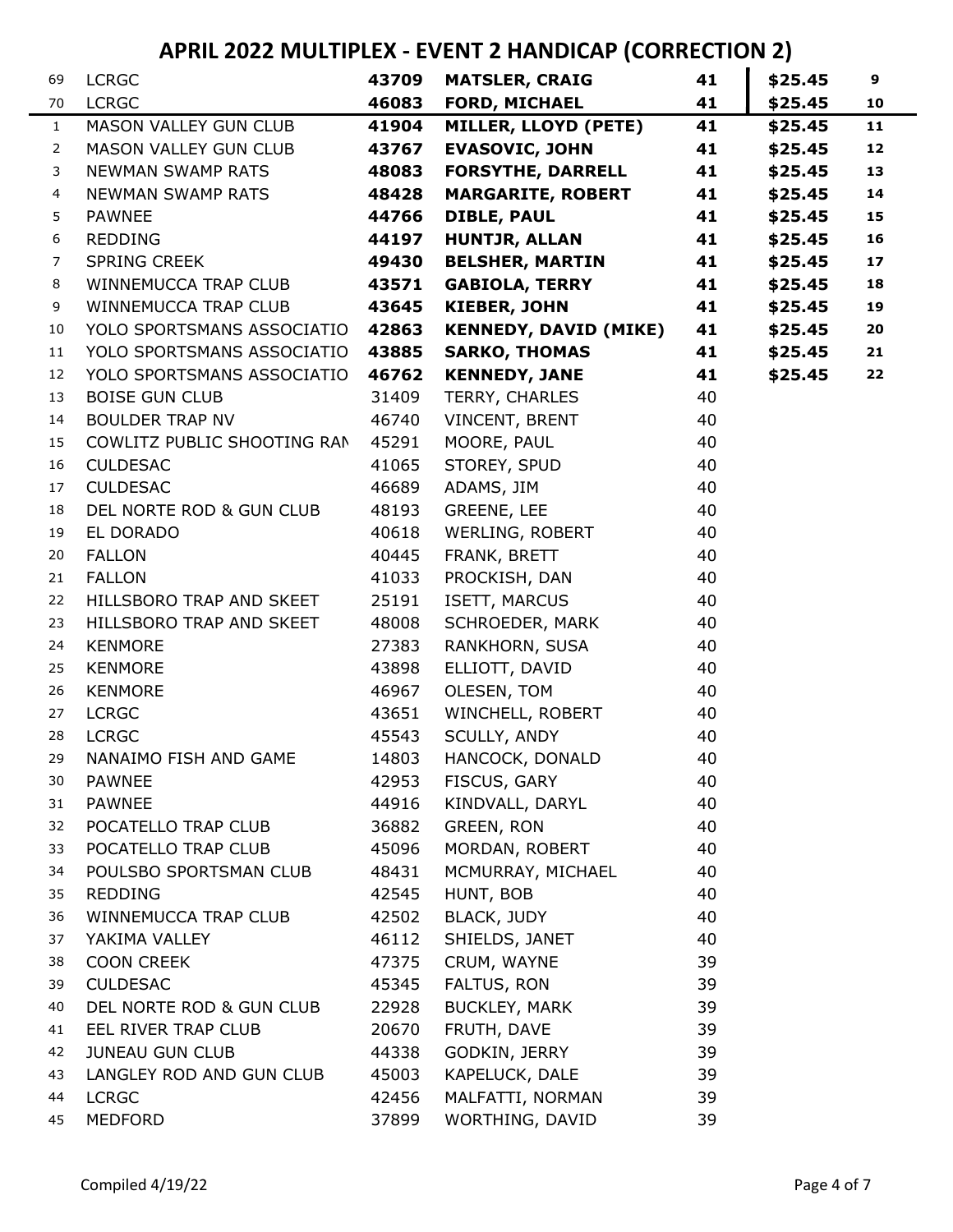| 46             | NEWMAN SWAMP RATS                             | 46153          | BALLARD, JEFF                | 39       |         |                          |
|----------------|-----------------------------------------------|----------------|------------------------------|----------|---------|--------------------------|
| 47             | <b>PAWNEE</b>                                 | 42477          | COOPER, KERRY                | 39       |         |                          |
| 48             | <b>PAWNEE</b>                                 | 49487          | FINDLEY, MARK                | 39       |         |                          |
| 49             | <b>WENATCHEE</b>                              | 18670          | KELLER, ZACH                 | 39       |         |                          |
| 50             | <b>BOULDER TRAP NV</b>                        | 44734          | <b>BUSH, KENNETH</b>         | 38       |         |                          |
| 51             | <b>COON CREEK</b>                             | 47387          | WILDMAN, TERRENCE            | 38       |         |                          |
| 52             | COWLITZ PUBLIC SHOOTING RAN                   | 47901          | TABOR, JAY                   | 38       |         |                          |
| 53             | COWLITZ PUBLIC SHOOTING RAN                   | 02491          | VORMESTRAND, EDWARD          | 38       |         |                          |
| 54             | <b>CULDESAC</b>                               | 45164          | HEWETT, JERRY                | 38       |         |                          |
| 55             | DEL NORTE ROD & GUN CLUB                      | 47774          | FLYNN, JAMES                 | 38       |         |                          |
| 56             | <b>JUNEAU GUN CLUB</b>                        | 38785          | MENZIES, MALCOLM             | 38       |         |                          |
| 57             | <b>JUNEAU GUN CLUB</b>                        | 47872          | MCAULIFFE, SCOTT             | 38       |         |                          |
| 58             | <b>KENMORE</b>                                | 47793          | KENT, MICHAEL                | 38       |         |                          |
| 59             | LANGLEY ROD AND GUN CLUB                      | 44437          | RAMSAY, MICHAEL              | 38       |         |                          |
| 60             | <b>LCRGC</b>                                  | 11916          | SUTTON, DANNY                | 38       |         |                          |
| 61             | MADRAS ROD GUN CLUB                           | 38613          | THORNBURGH, AMBERS           | 38       |         |                          |
| 62             | <b>NEWMAN SWAMP RATS</b>                      | 48752          | POULSON, LOREN               | 38       |         |                          |
| 63             | <b>PAWNEE</b>                                 | 42542          | CURTIS, JIM                  | 38       |         |                          |
| 64             | <b>PAWNEE</b>                                 | 47309          | WAGNER, TRAVIS               | 38       |         |                          |
| 65             | POCATELLO TRAP CLUB                           | 35518          | AMES, DARIN                  | 38       |         |                          |
| 66             | <b>WENATCHEE</b>                              | 41890          | MILLER, DAN                  | 38       |         |                          |
| 67             | <b>WENATCHEE</b>                              | 44741          | KNEBEL, ED                   | 38       |         |                          |
| 68             | <b>YREKA</b>                                  | 48953          | MCADAM, BEAU                 | 38       |         |                          |
| 69             | <b>YREKA</b>                                  | 49784          | WILSON, KADEN                | 38       |         |                          |
|                |                                               |                |                              |          |         |                          |
| 70             | <b>BKS</b>                                    | 45471          | <b>WILLIAMS III, WILLIAM</b> | 37       | \$62.22 | $\mathbf{1}$             |
| $\mathbf{1}$   | EL DORADO                                     | 48482          | HARVEYJR, WILLIAM            | 37       | \$62.22 | $\mathbf{2}$             |
| $\overline{2}$ | <b>JUNEAU GUN CLUB</b>                        | 47639          | <b>PLOSAY, JAMES</b>         | 37       | \$62.22 | з                        |
| 3              | LANGLEY ROD AND GUN CLUB                      | 41440          | <b>FONSECA, JOHN</b>         | 37       | \$62.22 | $\overline{\mathbf{4}}$  |
| 4              | NANAIMO FISH AND GAME                         | 46860          | <b>HASLAM, BENTON</b>        | 37       | \$62.22 | 5                        |
| 5              | POULSBO SPORTSMAN CLUB                        | 47474          | <b>TACK, DENNIS</b>          | 37       | \$62.22 | $\bf 6$                  |
| 6              | <b>SOSA</b>                                   | 30135          | <b>PORTELANCE, JOSEPH</b>    | 37       | \$62.22 | $\overline{\phantom{a}}$ |
| 7              | <b>WENATCHEE</b>                              | 47932          | <b>RICH, BRAD</b>            | 37       | \$62.22 | 8                        |
| 8              | <b>WENATCHEE</b>                              | 01801          | <b>LANG, DAVID</b>           | 37       | \$62.22 | 9                        |
| 9              | <b>BKS</b>                                    | 40362          | ARWOOD, KENNETH              | 36       |         |                          |
| 10             | <b>BOISE GUN CLUB</b>                         | 48652          | GOLDSMITH, PAUL              | 36       |         |                          |
| 11             | <b>BOULDER TRAP NV</b>                        | 45685          | TULLOS, RONALD               | 36       |         |                          |
| 12             | COSSC                                         | 02037          | REYNOLDS, DON                | 36       |         |                          |
| 13             | EEL RIVER TRAP CLUB                           | 34687          | PAWLUS, ED                   | 36       |         |                          |
| 14             | EEL RIVER TRAP CLUB                           | 47236          | SCHULTZ, TOM                 | 36       |         |                          |
| 15             | EEL RIVER TRAP CLUB                           | 02385          | MYERS JR, LELAND             | 36       |         |                          |
| 16             | <b>JUNEAU GUN CLUB</b>                        | 41893          | WILSON, FRED                 | 36       |         |                          |
| 17             | <b>KENMORE</b>                                | 34315          | MUNSON, ED                   | 36       |         |                          |
| 18             | <b>KENMORE</b>                                | 43090          | MYRE, JACOB                  | 36       |         |                          |
| 19             | MADRAS ROD GUN CLUB                           | 12278          | BARNETT, GEORGE              | 36       |         |                          |
| 20             | NANAIMO FISH AND GAME                         | 45681          | SAVAGE, TRACY                | 36       |         |                          |
| 21<br>22       | POCATELLO TRAP CLUB<br>POULSBO SPORTSMAN CLUB | 49706<br>45035 | EGBERT, RALPH<br>RENSI, MARK | 36<br>36 |         |                          |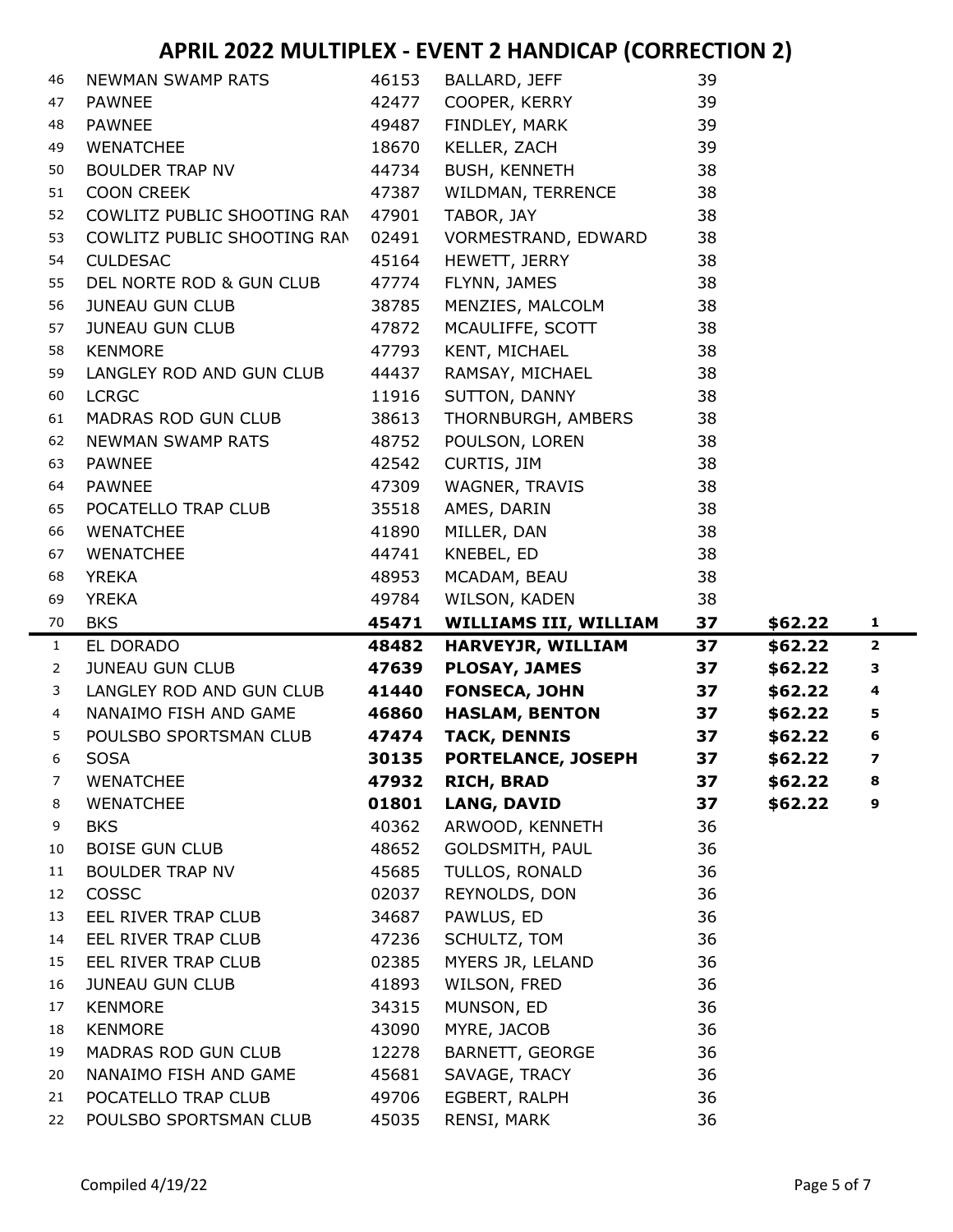| 23 | YAKIMA VALLEY                | 28107 | LINT, DONALD        | 36 |
|----|------------------------------|-------|---------------------|----|
| 24 | YOLO SPORTSMANS ASSOCIATIO   | 39335 | FULLER, RICHARD     | 36 |
| 25 | YREKA                        | 40681 | SHIPMAN, GREG       | 36 |
| 26 | <b>BOULDER TRAP NV</b>       | 49598 | NITSCHKE, THOMAS    | 35 |
| 27 | <b>COON CREEK</b>            | 46669 | HOAGLUND, DALE      | 35 |
| 28 | <b>COSSC</b>                 | 47827 | MACAULAY, GORDON    | 35 |
| 29 | <b>COSSC</b>                 | 47871 | SCOTT, JOHN         | 35 |
| 30 | <b>CULDESAC</b>              | 47642 | HELPMAN, JOHN       | 35 |
| 31 | NANAIMO FISH AND GAME        | 01947 | HANCOCK, JEFF       | 35 |
| 32 | <b>WENATCHEE</b>             | 28574 | SNITILY, KYLE       | 35 |
| 33 | <b>WENATCHEE</b>             | 46739 | WEISS, ROLAND       | 35 |
| 34 | WINNEMUCCA TRAP CLUB         | 40324 | FARSTVEET, CRAIG    | 35 |
| 35 | YAKIMA VALLEY                | 49188 | <b>GREEN, SHARA</b> | 35 |
| 36 | EEL RIVER TRAP CLUB          | 38079 | DYER, LOYD          | 34 |
| 37 | <b>JUNEAU GUN CLUB</b>       | 46947 | TAYLOR, JANEL       | 34 |
| 38 | NANAIMO FISH AND GAME        | 43490 | MALTBY, ROBERT      | 34 |
| 39 | <b>NEWMAN SWAMP RATS</b>     | 33120 | PUCKETT, JIMMIE     | 34 |
| 40 | <b>PAWNEE</b>                | 43132 | WECKER, RICKY       | 34 |
| 41 | <b>WENATCHEE</b>             | 49123 | MANN, REBECCA       | 34 |
| 42 | <b>BOISE GUN CLUB</b>        | 24963 | WEHREN, RICHARD     | 33 |
| 43 | <b>BOISE GUN CLUB</b>        | 39719 | MILLER, GARY        | 33 |
| 44 | <b>COON CREEK</b>            | 19712 | WATERS, KEITH       | 33 |
| 45 | EEL RIVER TRAP CLUB          | 14678 | MCLAUGHLIN, DAN     | 33 |
| 46 | <b>KENMORE</b>               | 49733 | WREN, BRENDAN       | 33 |
| 47 | LANGLEY ROD AND GUN CLUB     | 49588 | LITSTER, GARY       | 33 |
| 48 | MADRAS ROD GUN CLUB          | 36512 | SPROUL, JAY         | 33 |
| 49 | <b>MASON VALLEY GUN CLUB</b> | 43060 | REYNOLDS, LARRY     | 33 |
| 50 | <b>NEWMAN SWAMP RATS</b>     | 49773 | ALMANZA, JAIME      | 33 |
| 51 | YAKIMA VALLEY                | 44304 | SHIELDS, STANLEY    | 33 |
| 52 | <b>ROSEBURG</b>              | 47899 | LONG, MARGARET      | 32 |
| 53 | <b>BOISE GUN CLUB</b>        | 48709 | MCFARLAND, DONALD   | 32 |
| 54 | EL DORADO                    | 13882 | HERRERA, STEVEN     | 32 |
| 55 | <b>LCRGC</b>                 | 38131 | PRICKETT, PAUL      | 32 |
| 56 | <b>YREKA</b>                 | 39803 | HURT, LORI          | 32 |
| 57 | <b>COON CREEK</b>            | 48451 | HARVEY, KEN         | 31 |
| 58 | COWLITZ PUBLIC SHOOTING RAN  | 48444 | ERWIN, MARILYN      | 31 |
| 59 | <b>CULDESAC</b>              | 45165 | KENNEDY, JOHN       | 31 |
| 60 | NANAIMO FISH AND GAME        | 49057 | BARBER, GARY        | 31 |
| 61 | NEWMAN SWAMP RATS            | 49776 | MOORE, NICHOLAS     | 31 |
| 62 | POULSBO SPORTSMAN CLUB       | 40907 | CONN, JERRY         | 31 |
| 63 | <b>YREKA</b>                 | 41281 | WILSON, ERIC        | 31 |
| 64 | <b>NEWMAN SWAMP RATS</b>     | 49662 | MOORE, RICHARD      | 30 |
| 65 | COWLITZ PUBLIC SHOOTING RAN  | 49632 | TREBILCOCK, SCOTT   | 29 |
| 66 | EEL RIVER TRAP CLUB          | 34164 | TOMICH, JOSEPH      | 29 |
| 67 | POULSBO SPORTSMAN CLUB       | 49771 | MILLARD, MARK       | 29 |
| 68 | <b>WENATCHEE</b>             | 49198 | HILL, MICHAEL       | 29 |
| 69 | <b>JUNEAU GUN CLUB</b>       | 49704 | NEMETH, JOHN        | 27 |